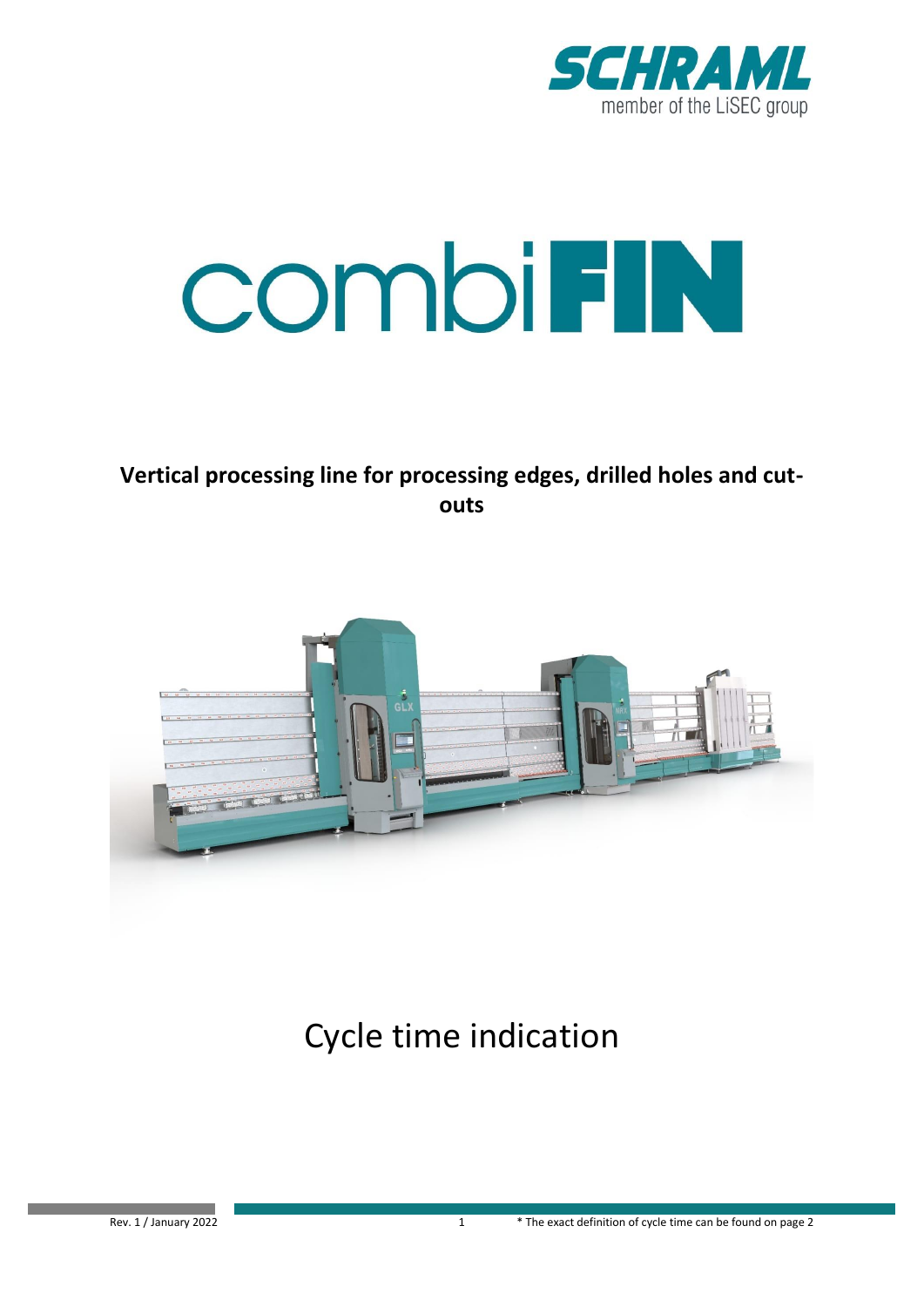

### **Purpose of the document**

The CombiFIN is a universal processing line for the grinding and polishing of glass edges, and for drilling, countersinking, milling and grinding cut-outs. The CombiFIN consists of the GLX grinding machine and M-RX internal processing unit. This document provides information on the typical cycle times of the complete line and the individual machines. The cycle times shown are intended as an indication and not as part of the agreement.

The cycle times are measured on a GLX-3220 P1 ECO with 1 processing head and an M-RX G7. All cutouts are processed with a solid milling cutter.

#### **Definition of the cycle times**

The cycle times include all times from starting the glass sheet at the inlet until the next sheet can be started at the inlet. The cycle time therefore reflects the time from one finished sheet to the next finished sheet. Note: The cycle times of the first and last sheet will be higher (sum totals of GLX and M-RX), because two sheets are not being processed at the same time in these cases. All delays that cannot be influenced by Schraml (waiting times, reduction of the override, etc.) are excluded

Processing steps that are carried out automatically at certain intervals, but cannot be attributed to a sheet of glass, are also not included, e.g.:

- GLX: Re-profiling of the polishing wheels / measurement of the wheel diameter / etc.
- M-RX: The sharpening of drills / tool length measuring / etc.

### **Reproducibility of the displayed times**

#### **The cycle times described are reference times and are dependent on the following factors:**

- The cycle times have been measured with standard settings and can usually be reproduced during production (no catalogue values!).
- Type and quality of the tools. We recommend using tools from LiSEC and Innodia.
- Condition and wear of the tools.
- Speeds and feed rates of the tools.
- Quality of the grinding water.

### **Different glass thicknesses**

The cycle times for the specified glass thicknesses apply. Thinner glass lites sheets are processed faster, while thicker glass lites sheets require a longer cycle time.

#### **Processing operation sequence:**

To aid understanding of the complete work procedure and to facilitate faultless cooperation between the individual devices, we recommend watching our product video. You can view this at [www.combifin.com](https://eur02.safelinks.protection.outlook.com/?url=http://www.combifin.com/&data=04|01|Elias.Leichtfried@lisec.com|e5c1d0000e824db10ce708d9b028c3ed|2c3fb8cad47f42c2b9556186e8077dcf|0|0|637734511394918013|Unknown|TWFpbGZsb3d8eyJWIjoiMC4wLjAwMDAiLCJQIjoiV2luMzIiLCJBTiI6Ik1haWwiLCJXVCI6Mn0=|3000&sdata=cnLlITexSBU99OhD8aMqqNxtzuWwtBBSrrfDJd19XfQ=&reserved=0) or directly on [https://www.youtube.com/watch?v=oDlMZKIYFHo.](https://www.youtube.com/watch?v=oDlMZKIYFHo)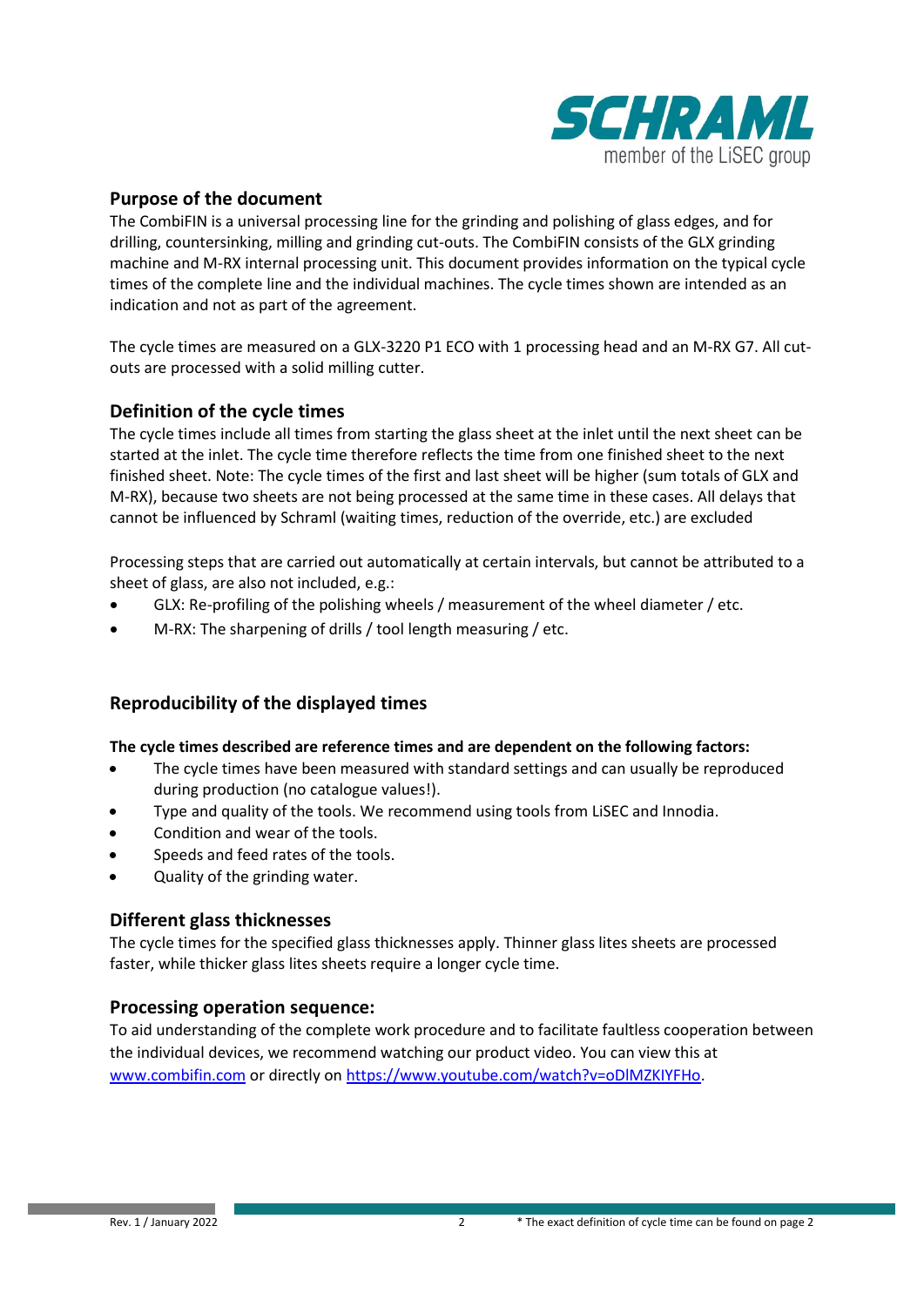

## **Quality of processing - GLX grinding and polishing machine**

Edge grinding essentially takes place with a "package" of peripheral grinding wheels. Typically, a coarse grinding wheel and fine grinding wheel are mounted on a tool holder; a polishing wheel can be additionally mounted if required. The particular advantage of this method is that no tool change is necessary within one glass thickness.

Different combinations or tool types can of course be used and mounted.



#### *Rough edge*

The edge is produced in a single pass with minimum material removal (< 5mm). Bare spots are permissible. Round corners and bevelled corners up to 5mm can be produced without loss of cycle time.

#### *Fine grinding*

The edge is produced in two passes (rough grinding and fine grinding). Round corners and bevelled corners up to 5mm can be produced without loss of cycle time.



### *Polished edge*

The edge is produced in three passes (rough grinding, fine grinding, polishing) Round corners and bevelled corners up to 5mm can be produced without loss of cycle time.

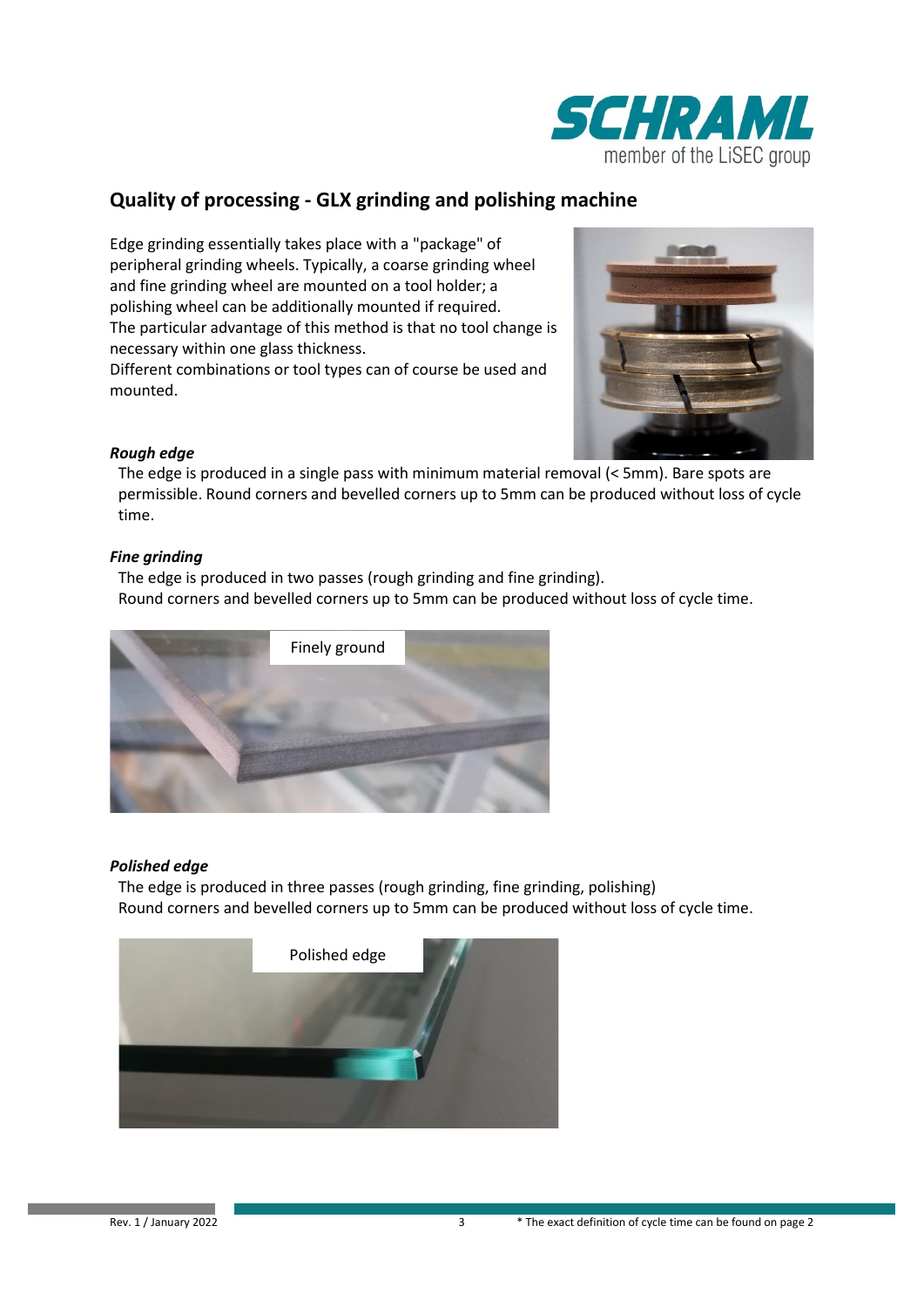

## **Quality of processing - M-RX drilling and milling centre**

#### *Rapid processing*

Round holes are produced with drilling tools without further processing (no countersinking)

Cut-outs are milled with a solid milling cutter (no grinding)



Drilled hole Milling



#### **Ground / countersunk**

Round holes are produced using drilling tools. After drilling, the holes are countersunk on both sides. All holes are countersunk for the specified cycle time.

Cut-outs are milled with a solid cutter and then ground. All cut-outs are ground for the specified cycle time.



### **Waterjet cut (additional note):**

The M-RX is also available with the "waterjet cut" option. This even faster version is NOT taken into account in the cycle time calculation here.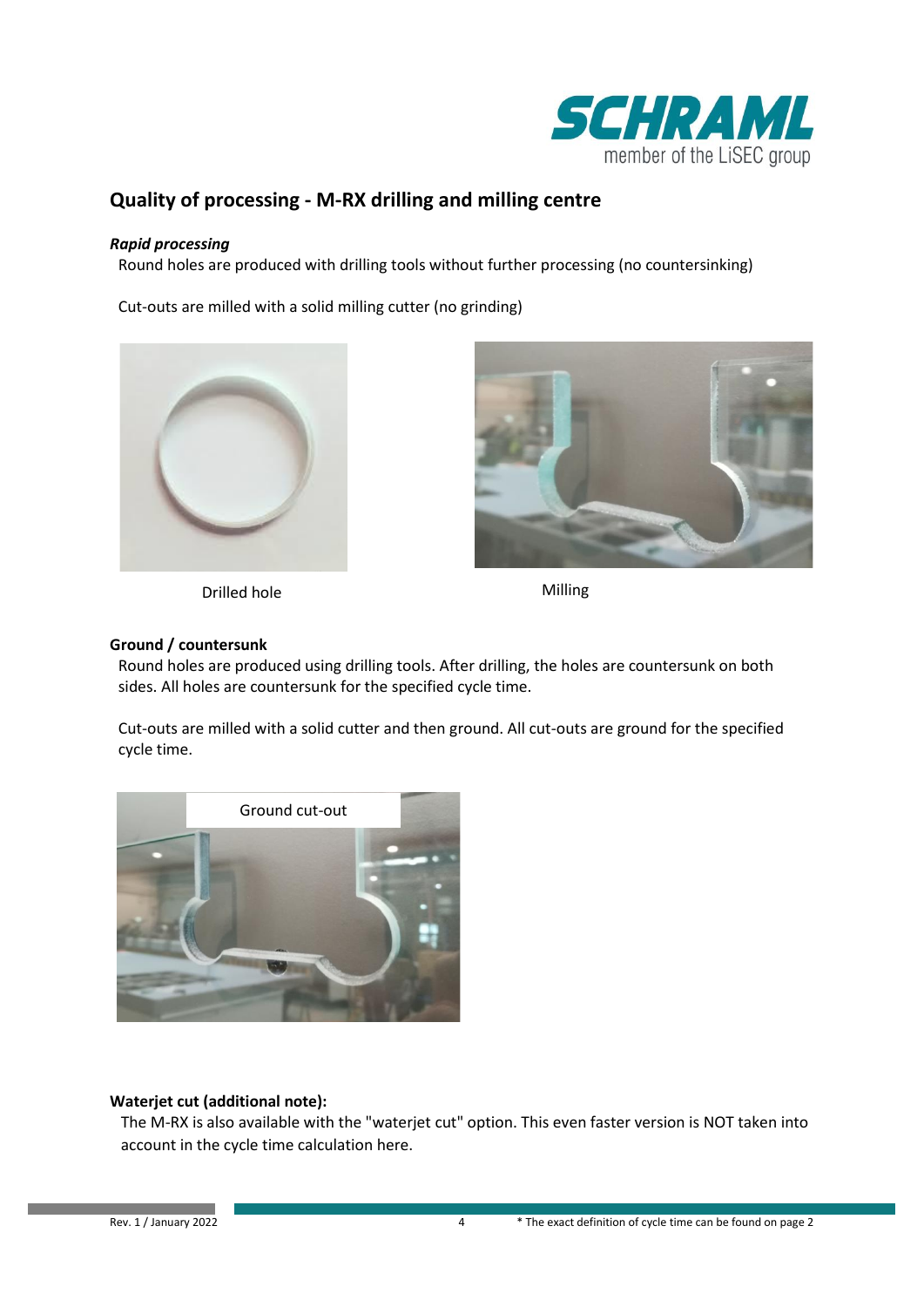

| <b>Sheet</b> | <b>Dimensions</b>                                                      | Internal processing                                         |
|--------------|------------------------------------------------------------------------|-------------------------------------------------------------|
| 1            | Glass size: 1800 x 750mm<br>Glass thickness: 10mm<br>Glass type: Float | 2 x Mickey Mouse: 74 x 45mm<br>1 x drilled hole $\phi$ 20mm |



| <b>Machine</b> | <b>GLX</b>    | M-RX             | M-RX                 |
|----------------|---------------|------------------|----------------------|
| Quality        | Polished edge | Rapid processing | Ground / countersunk |
| <b>Seconds</b> | 248           | 133              | 172                  |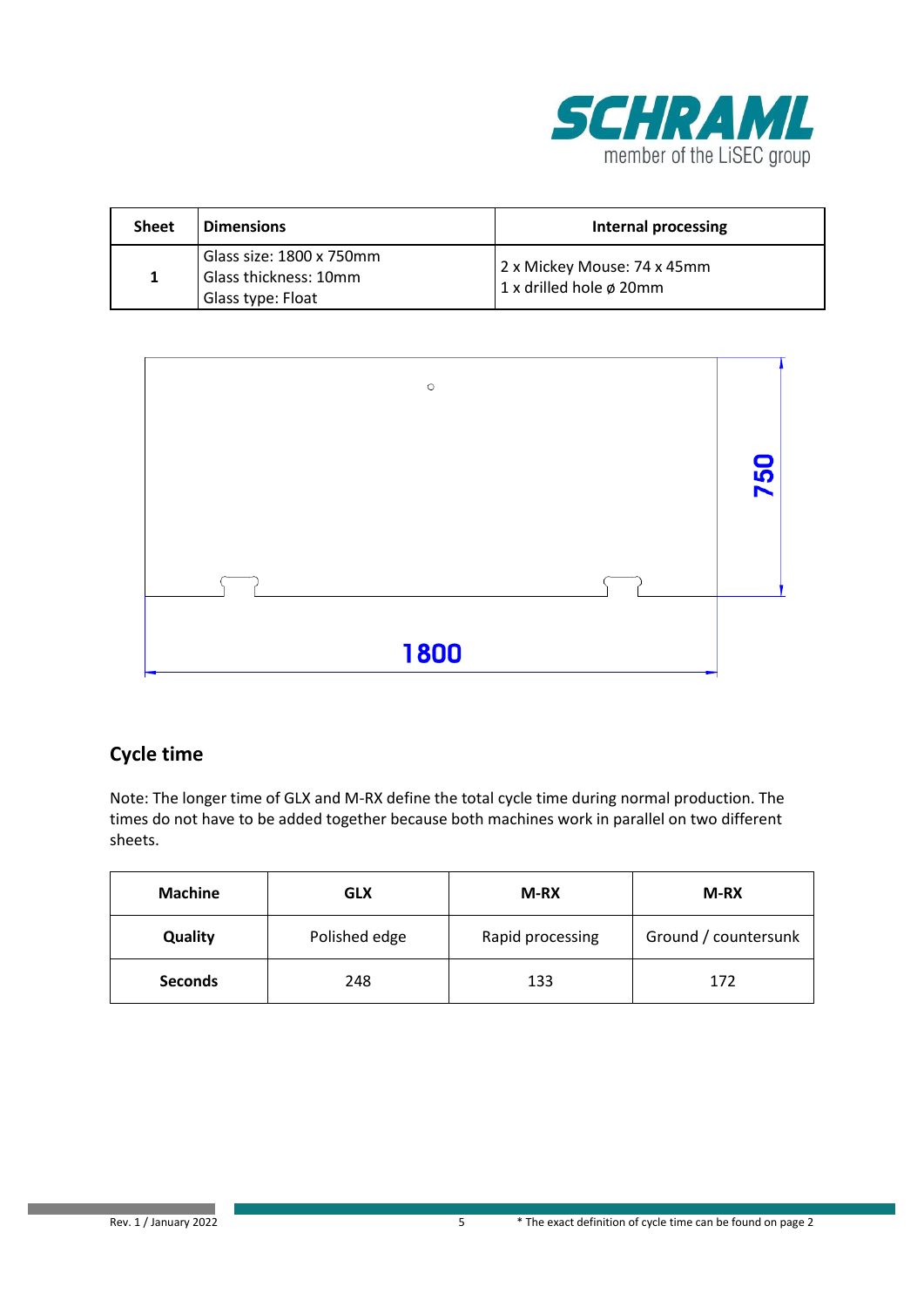

| <b>Sheet</b>   | <b>Dimensions</b>                                                      | <b>Internal processing</b>      |
|----------------|------------------------------------------------------------------------|---------------------------------|
| $\overline{2}$ | Glass size: 2000 x 850mm<br>Glass thickness: 10mm<br>Glass type: Float | 2 x PT: 161 x 37mm & 2 x ø 20mm |



| <b>Machine</b> | <b>GLX</b>    | M-RX             | <b>M-RX</b>          |
|----------------|---------------|------------------|----------------------|
| Quality        | Polished edge | Rapid processing | Ground / countersunk |
| <b>Seconds</b> | 273           | 190              | 275                  |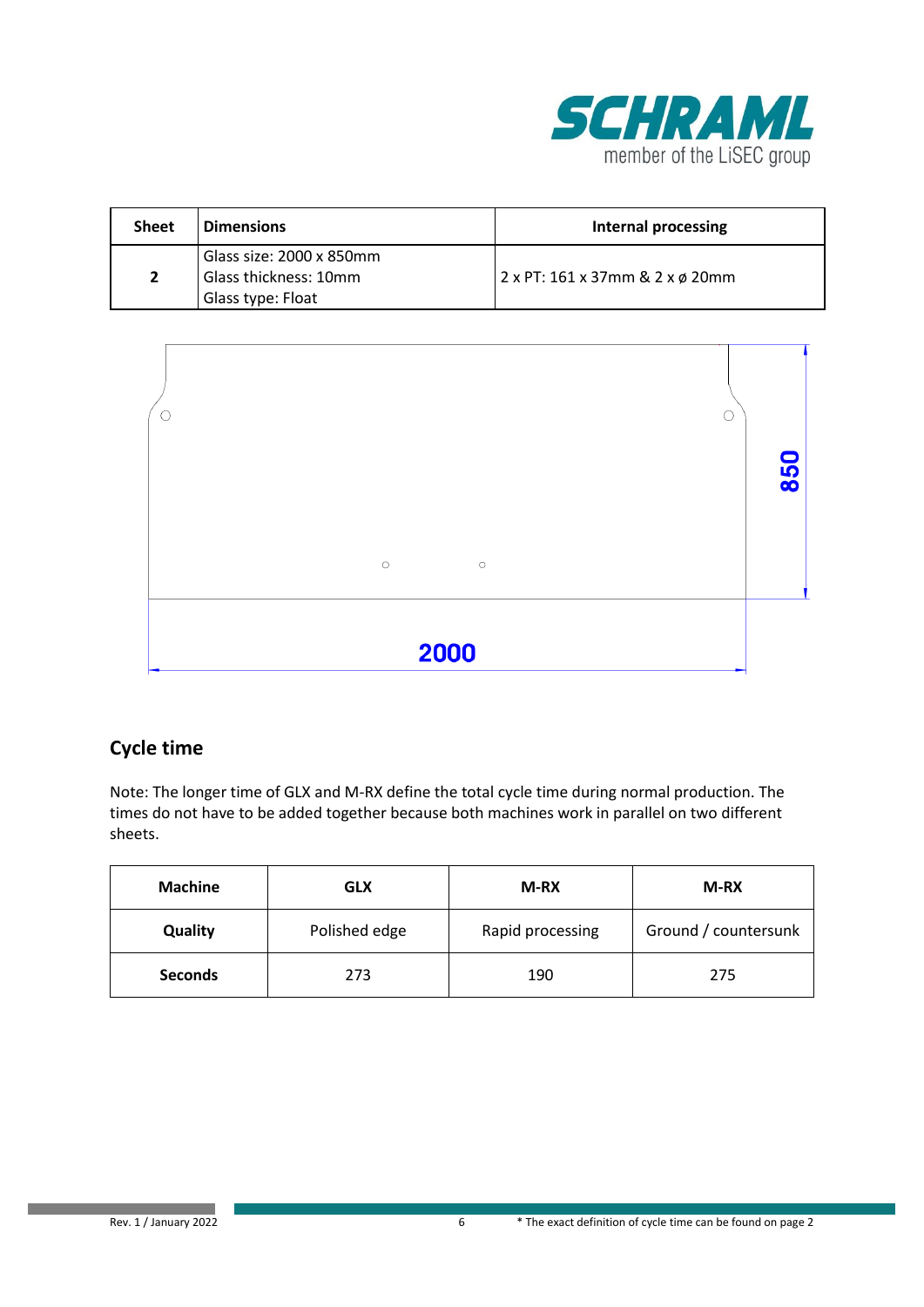

| <b>Sheet</b> | <b>Dimensions</b>                                                     | Internal processing                                |
|--------------|-----------------------------------------------------------------------|----------------------------------------------------|
| 3            | Glass size: 2000 x 800mm<br>Glass thickness: 8mm<br>Glass type: Float | 2 x drilled hole ø 20mm<br>2 x drilled hole ø 45mm |

|      | 8<br>$\overline{\bullet}$ |
|------|---------------------------|
|      |                           |
| 2000 |                           |

| <b>Machine</b> | <b>GLX</b>    | <b>M-RX</b>      | M-RX                 |
|----------------|---------------|------------------|----------------------|
| Quality        | Polished edge | Rapid processing | Ground / countersunk |
| <b>Seconds</b> | 258           | 159              | 205                  |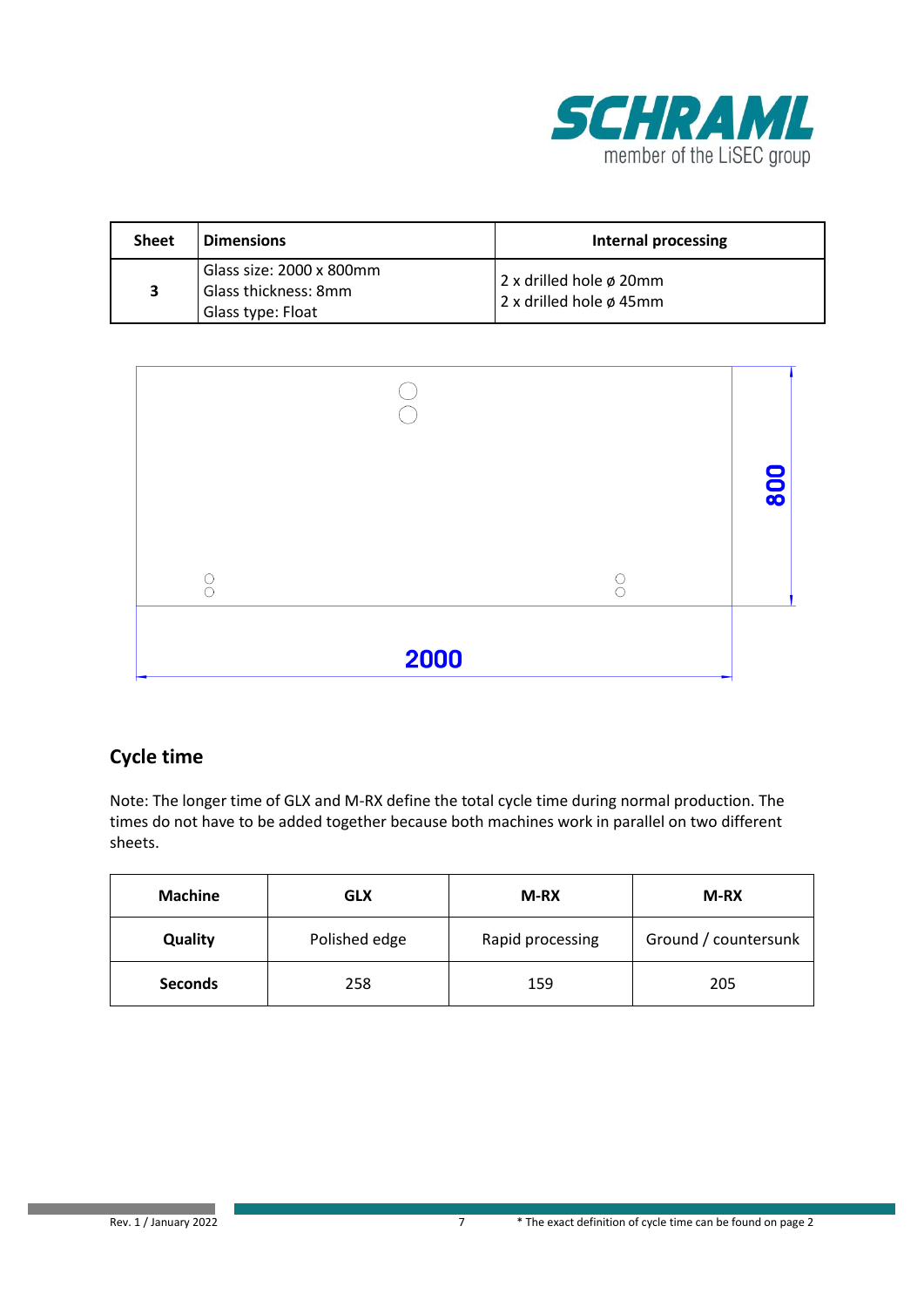

| <b>Sheet</b> | <b>Dimensions</b>                                                     | Internal processing                                             |
|--------------|-----------------------------------------------------------------------|-----------------------------------------------------------------|
| 4            | Glass size: 2000 x 600mm<br>Glass thickness: 6mm<br>Glass type: Float | 1 x double socket cut-out: 135 x 75mm<br>2 x drilled hole Ø70mm |



| <b>Machine</b> | GLX                | M-RX             | <b>M-RX</b>          |
|----------------|--------------------|------------------|----------------------|
| Quality        | Edge finely ground | Rapid processing | Ground / countersunk |
| <b>Seconds</b> | 117                | 153              | 200                  |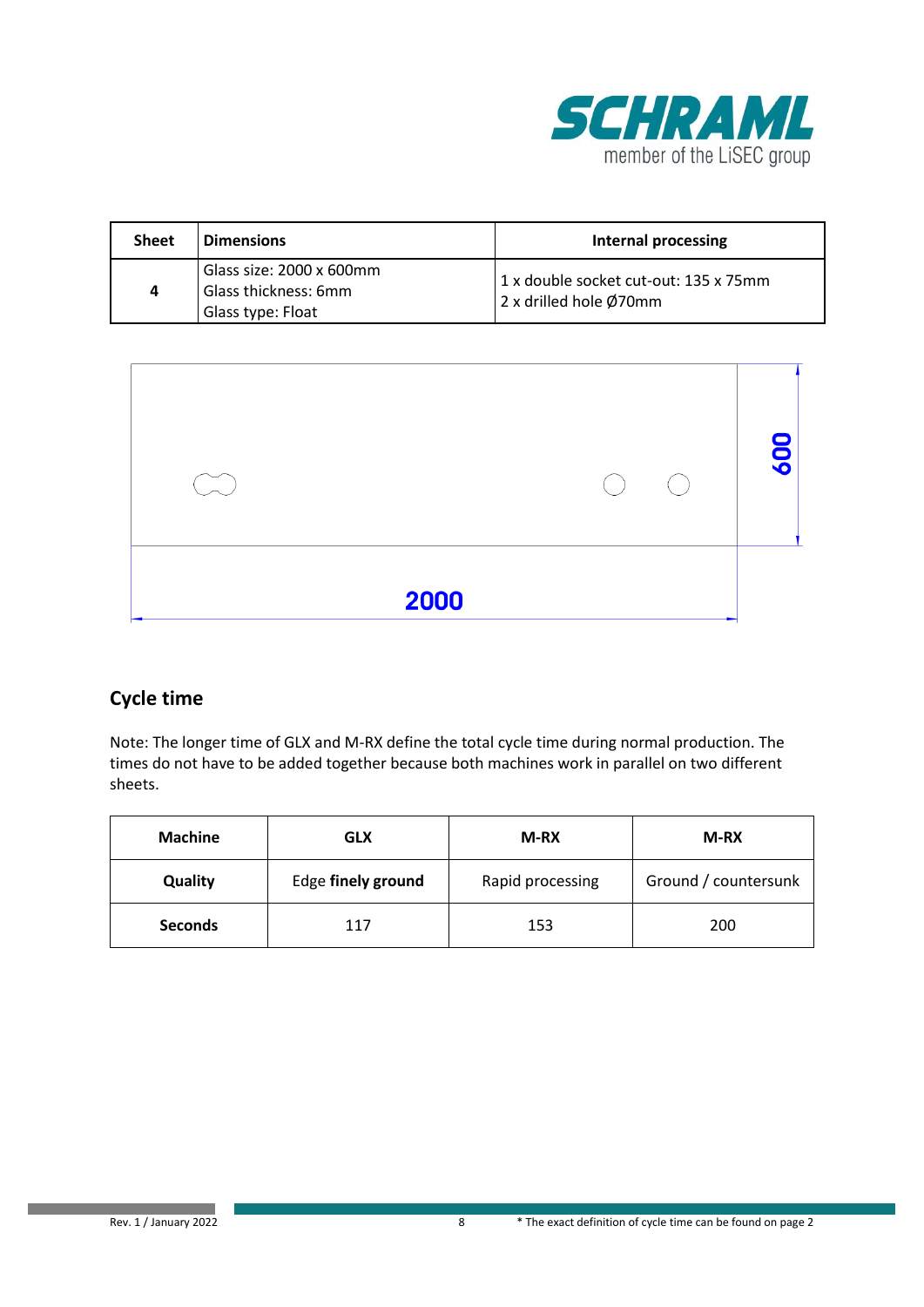

| <b>Sheet</b> | <b>Dimensions</b>                                                         | Internal processing    |
|--------------|---------------------------------------------------------------------------|------------------------|
| 5            | Glass size: 1200mm x 1200mm<br>Glass thickness: 12mm<br>Glass type: Float | 4 x drilled hole: 20mm |



| <b>Machine</b> | <b>GLX</b>    | M-RX             | M-RX                 |
|----------------|---------------|------------------|----------------------|
| Quality        | Polished edge | Rapid processing | Ground / countersunk |
| <b>Seconds</b> | 255           | 127              | 200                  |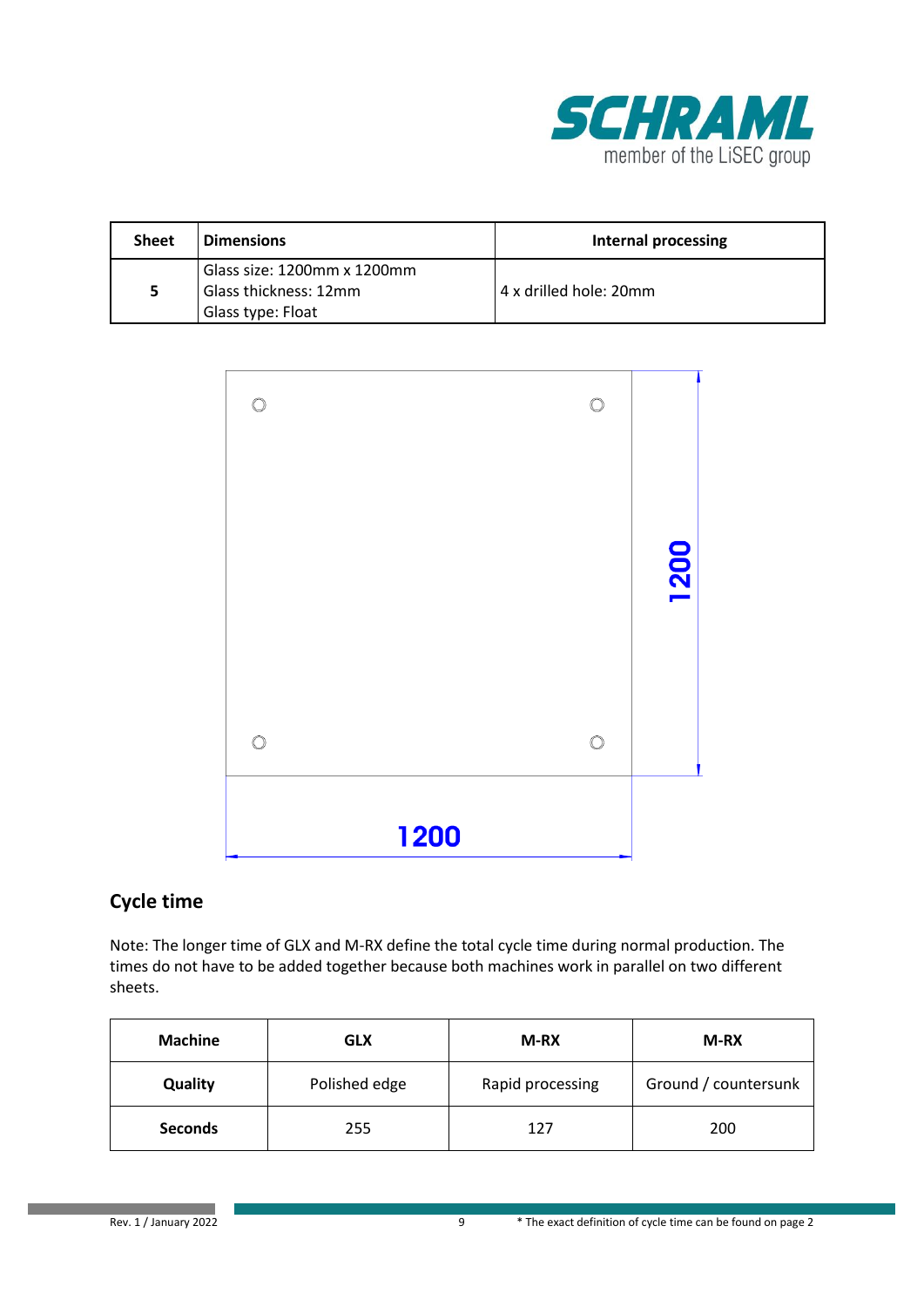

| <b>Sheet</b> | <b>Dimensions</b>                                                       | Internal processing    |
|--------------|-------------------------------------------------------------------------|------------------------|
| 6            | Glass size: 2500 x 1200mm<br>Glass thickness: 12mm<br>Glass type: Float | 4 x drilled hole: 20mm |

#### Polished



## **Cycle time**

| <b>Machine</b> | <b>GLX</b>                       | M-RX             | M-RX                 |
|----------------|----------------------------------|------------------|----------------------|
| Quality        | Edge polished /<br>finely ground | Rapid processing | Ground / countersunk |
| <b>Seconds</b> | 312                              | 116              | 190                  |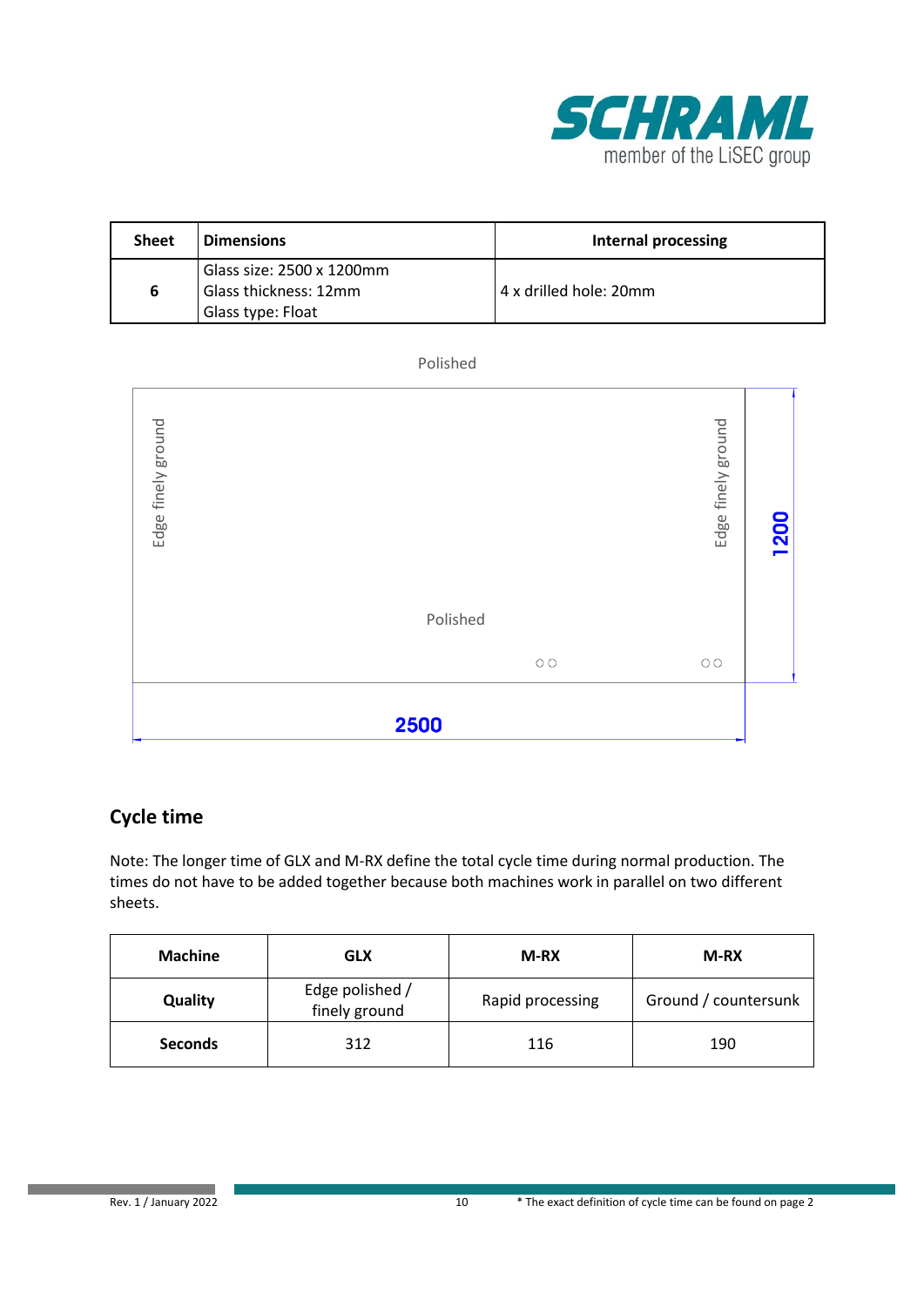

| <b>Sheet</b> | <b>Dimensions</b>                                                                               | <b>Internal processing</b> |
|--------------|-------------------------------------------------------------------------------------------------|----------------------------|
| 7            | Glass size: 1000 x 500mm<br>Glass thickness: 8mm<br>4ST round edges R=50mm<br>Glass type: Float |                            |



| <b>Machine</b> | <b>GLX</b>    | M-RX             | M-RX                 |
|----------------|---------------|------------------|----------------------|
| Quality        | Polished edge | Rapid processing | Ground / countersunk |
| <b>Seconds</b> | 160           |                  |                      |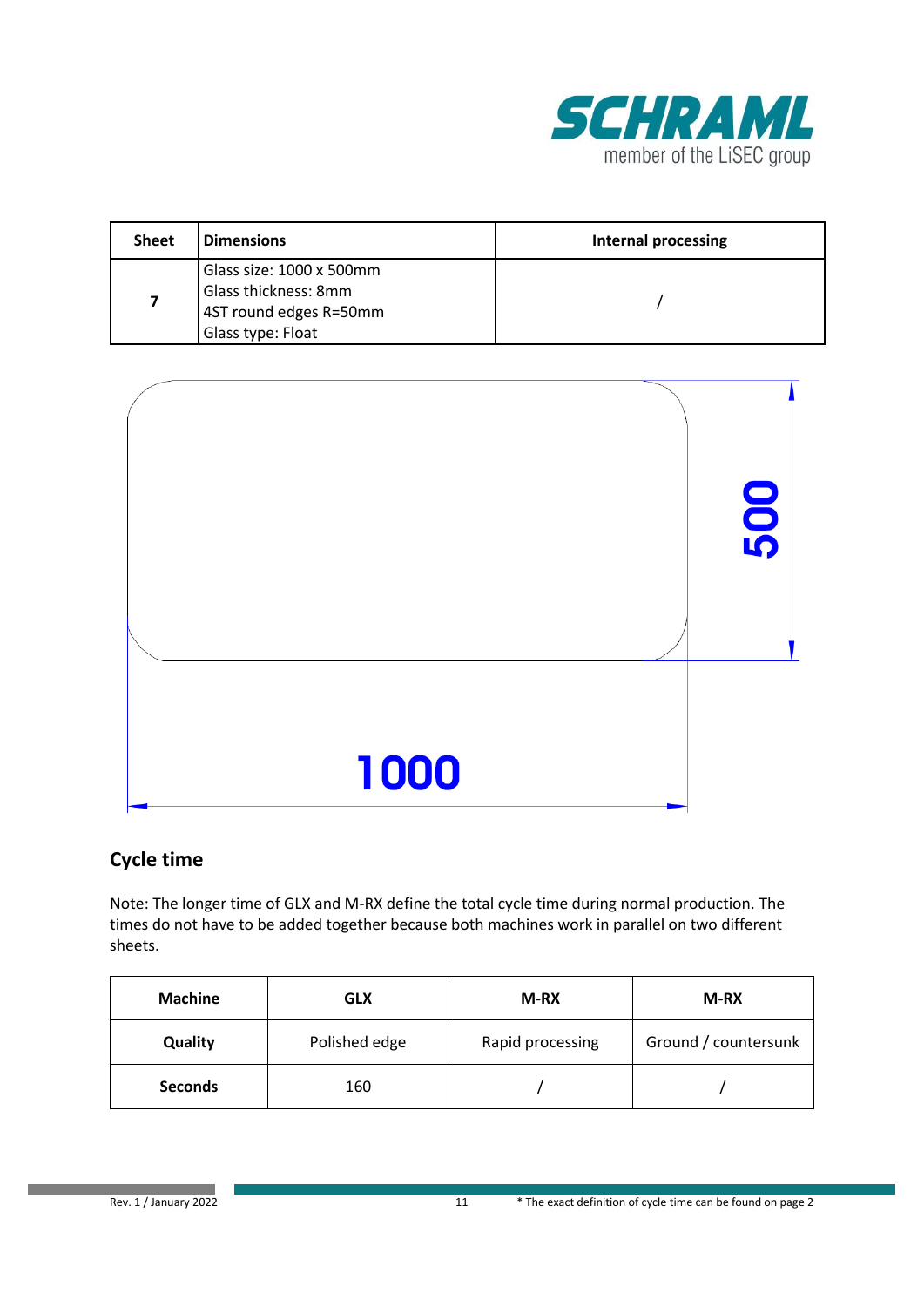

| <b>Sheet</b> | <b>Dimensions</b>        | Internal processing |
|--------------|--------------------------|---------------------|
|              | Glass size: 1400 x 700mm |                     |
| 8            | Glass thickness: 6mm     |                     |
|              | Glass type: Float        |                     |



| <b>Machine</b> | <b>GLX</b>    | M-RX             | M-RX                 |
|----------------|---------------|------------------|----------------------|
| Quality        | Polished edge | Rapid processing | Ground / countersunk |
| <b>Seconds</b> | 194           |                  |                      |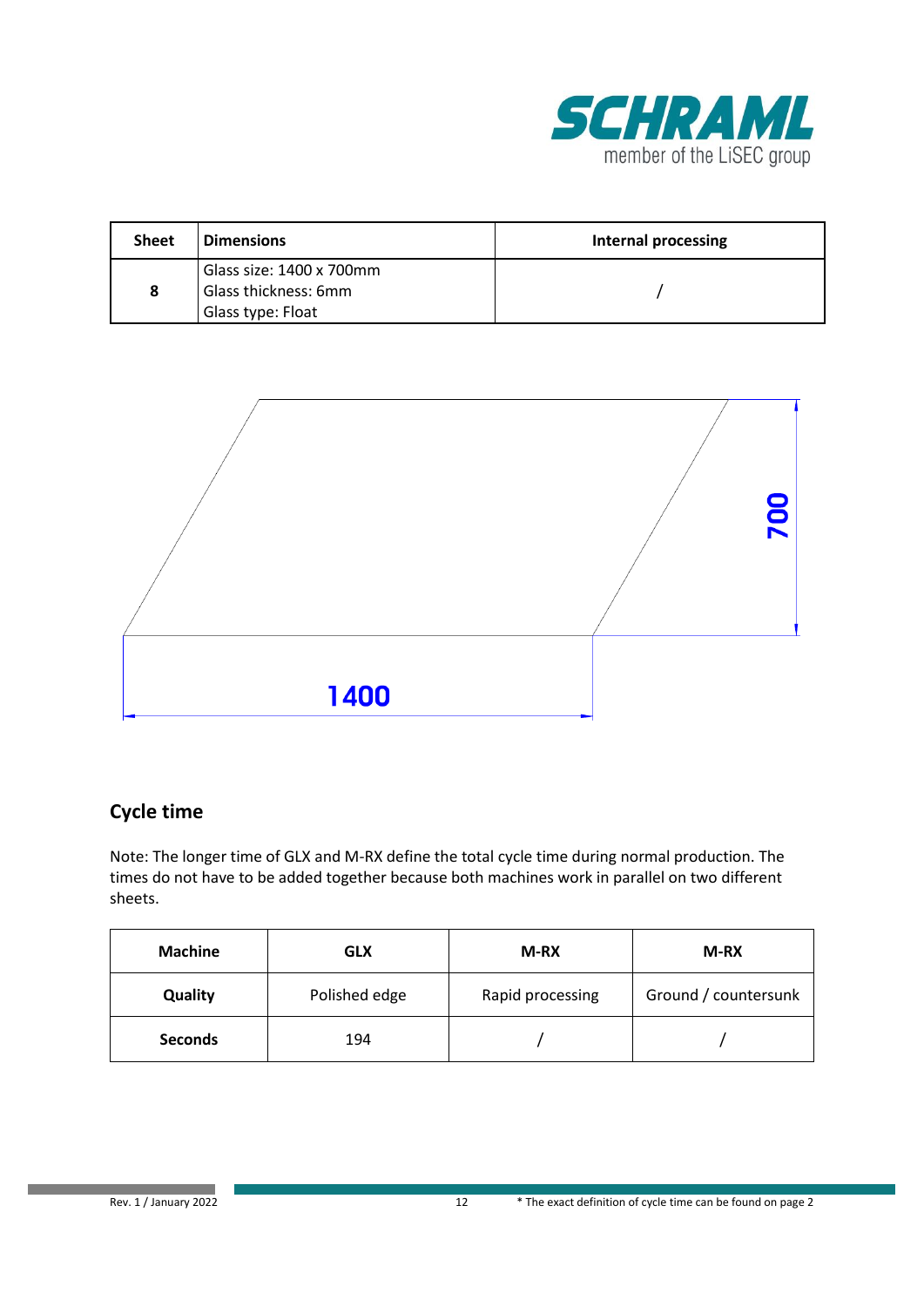

| <b>Sheet</b> | <b>Dimensions</b>          | Internal processing |
|--------------|----------------------------|---------------------|
|              | Glass size: 1600mm x 800mm |                     |
| 9            | Glass thickness: 8mm       |                     |
|              | Glass type: Float          |                     |



| <b>Machine</b> | <b>GLX</b>    | M-RX             | M-RX                 |
|----------------|---------------|------------------|----------------------|
| Quality        | Polished edge | Rapid processing | Ground / countersunk |
| <b>Seconds</b> | 198           |                  |                      |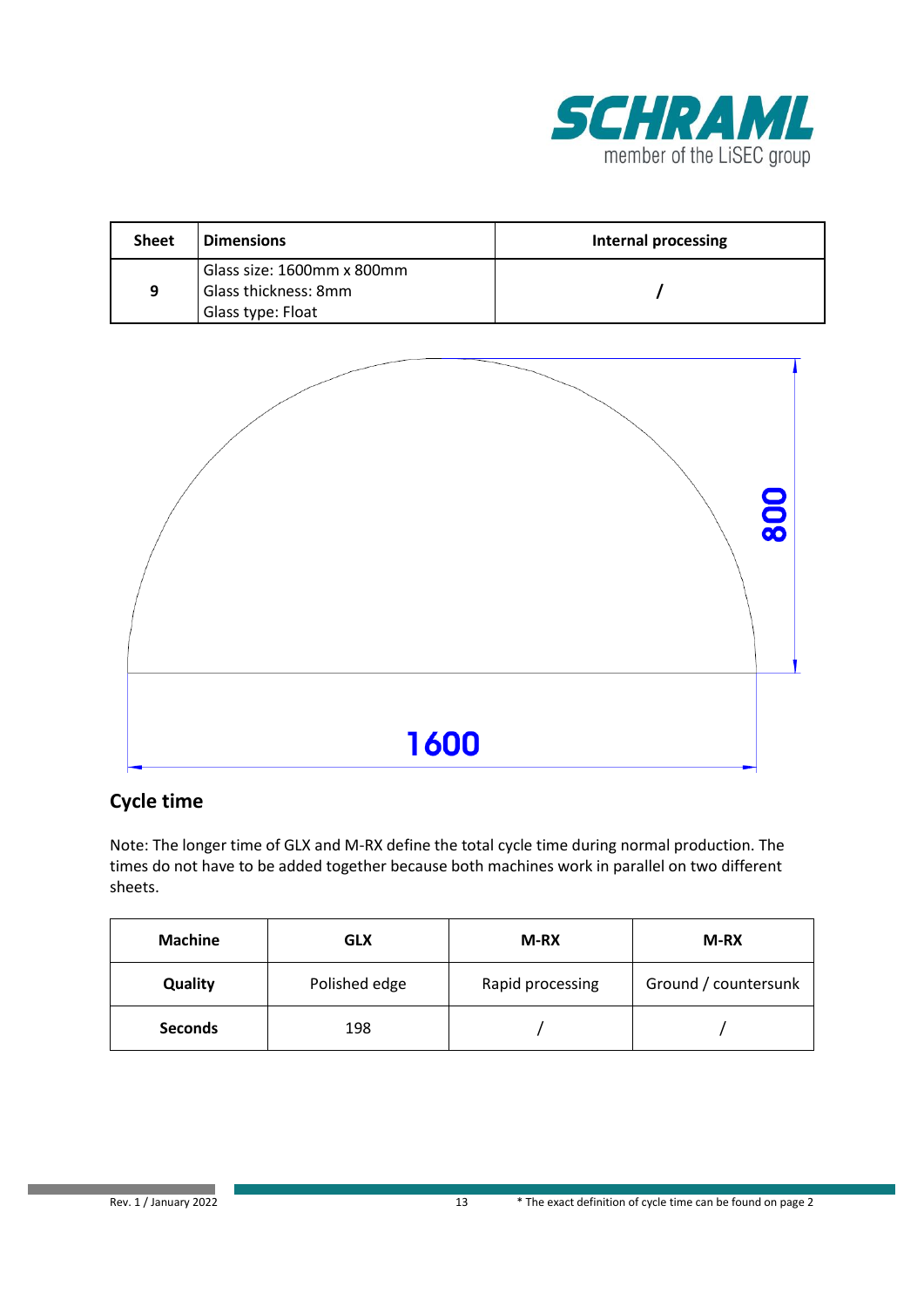

| <b>Sheet</b> | <b>Dimensions</b>         | Internal processing |
|--------------|---------------------------|---------------------|
|              | Glass size: 1500 x 1000mm |                     |
| 10           | Glass thickness: 8mm      |                     |
|              | Glass type: Float         |                     |



| <b>Machine</b> | <b>GLX</b>         | M-RX             | M-RX                 |
|----------------|--------------------|------------------|----------------------|
| Quality        | Edge finely ground | Rapid processing | Ground / countersunk |
| <b>Seconds</b> | 133                |                  |                      |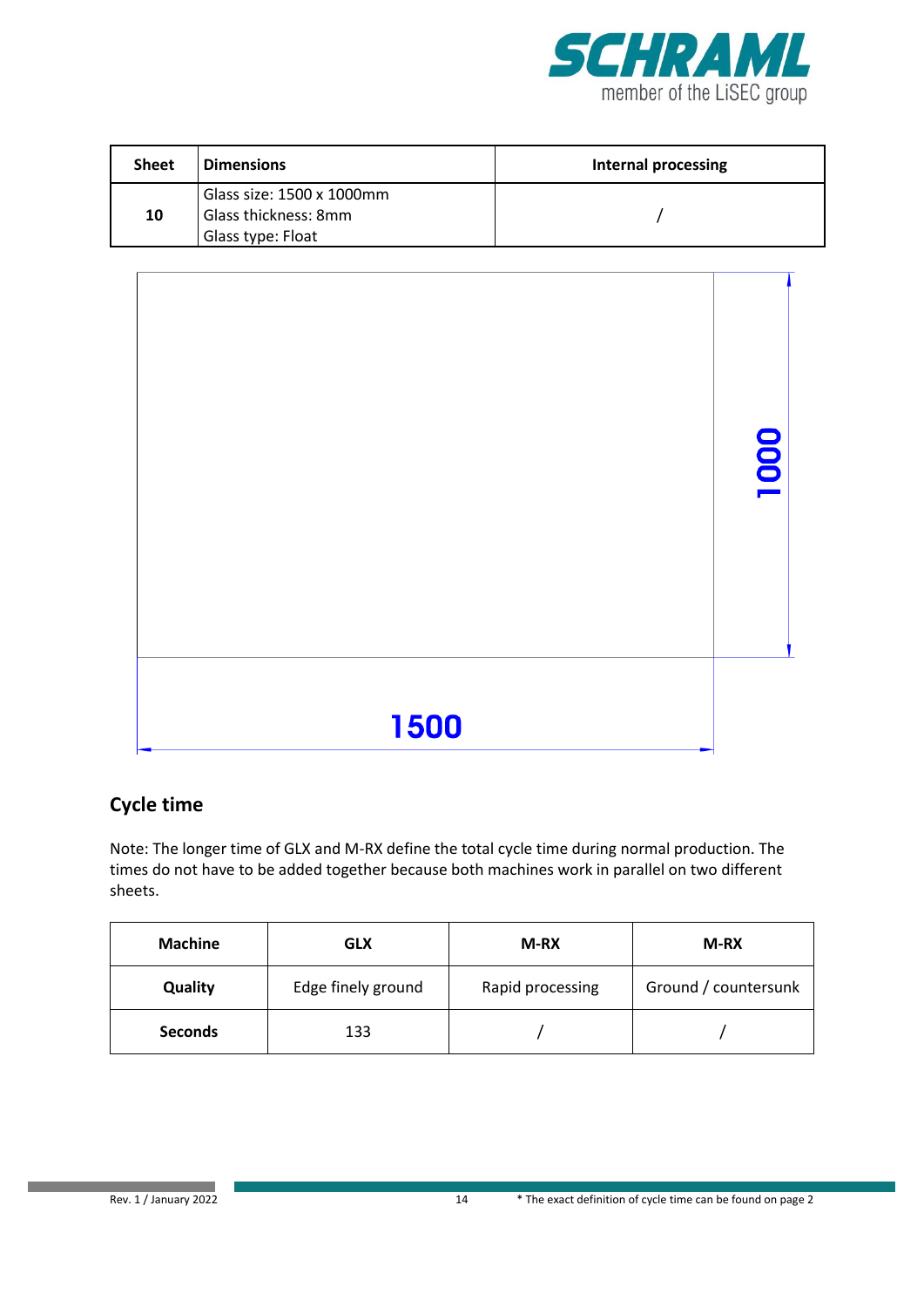

| <b>Sheet</b> | <b>Dimensions</b>         | Internal processing |
|--------------|---------------------------|---------------------|
|              | Glass size: 1500 x 1000mm |                     |
| 11           | Glass thickness: 6mm      |                     |
|              | Glass type: Float         |                     |



| <b>Machine</b> | <b>GLX</b>                   | M-RX             | M-RX                 |
|----------------|------------------------------|------------------|----------------------|
| Quality        | Edge seamed<br>or edge rough | Rapid processing | Ground / countersunk |
| <b>Seconds</b> | 49                           |                  |                      |